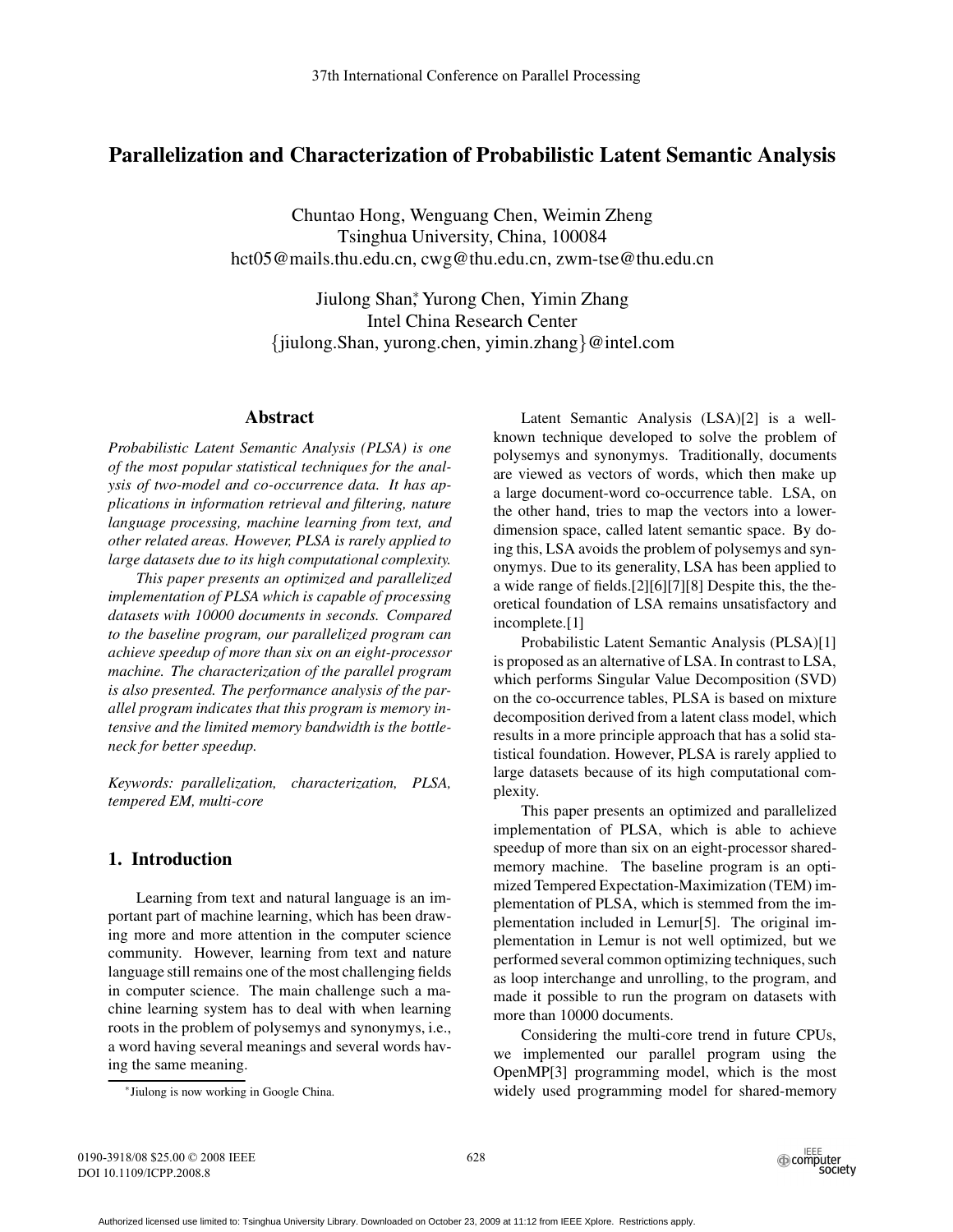machines. During the parallelization, we found that our datasets are sparse matrices whose nonzero elements are not evenly distributed, which incurred load imbalance among the processors. We propose a block dividing algorithm and a block scheduling algorithm to achieve better load balance. According to our experiments, the two algorithms are both effective and of low cost.

Experiments were also carried out to identify the characteristics of the program. The performance analysis of the parallel implementation indicates that this program is memory intensive and the limited memory bandwidth is the bottleneck for better speedup.

The main contributions of this paper include:

- 1. An efficient parallel TEM implementation of PLSA based on the implementation provided in Lemur[5], which uses the same memory size, but is much faster than Lemur implementation, and scales well on our multi-core machines.
- 2. An adaptive block dividing algorithm and a block scheduling algorithm to achieve load balance for the parallel implementation of PLSA, which prove to be both effective and of low cost.
- 3. Analysis on the parallel implementation which indicates that the limited memory bandwidth has become the bottleneck of this kind of memory intensive program.

The remaining sections of this article are organized as follows. Section 2 gives brief introduction to PLSA and the tempered EM algorithm. Section 3 demonstrates how we optimize the Lemur code to get our baseline program. Section 4, then, presents the parallelization of the program, in which we propose a data dividing and a job scheduling algorithm. Section 5 exhibits the experimental results, and gives the analysis, which leads to the conclusions part.

# **2. Probabilistic Latent Semantic Analysis and Tempered EM Algorithm**

Suppose we have a collection of documents  $D =$  ${d_1, d_2,..., d_N}$  with words from a vocabulary  $W =$  $\{w_1, w_2, ..., w_M\}$ . By ignoring the sequence order in which words occur in a document, one can summarize the data in a *N* ∗ *M* document-word co-occurrence table  $A$ , where the element  $A_{ij}$  indicates the number of times a term  $w_i$  occurs in document  $d_i$ . This representation of document collections is called the vector-space representation. It is widely used by many algorithms such as text retrieval based on keywords. However, this representation suffers from the issue of polysemys and synonymys.

To address this problem, PLSA introduces the latent semantic variables  $Z = \{z_1, z_2, ... z_K\}$ . Figure 1 shows the statistical model PLSA is based on. The model, which is called aspect model, has two forms, namely the symmetric and asymmetric forms. We use the symmetric form in our paper, as [1] did.



## **Figure 1. Graphical model representation of the aspect model in symmetric form.** *d* **indicates a document,** *w* **is a word, and** *z* **is a latent semantic variable.**

Given this aspect model, the joint probability model over *DxW* is defined as:

$$
P(d, w) = \sum_{z \in Z} P(z)P(w|z)P(d|z)
$$
 (1)

In this way, the relationship between two documents can be expressed by  $P(d|z)$  and  $P(z)$ , instead of the original  $P(d, w)$ , thus the issue of polysemys and synonymys can be solved. The output of the PLSA algorithm is the best estimation of the parameters  $P(d|z)$ ,  $P(w|z)$ , and  $P(z)$ . Following the likelihood principle, one determines the best estimation by maximization of the log-likelihood function:

$$
L = \sum_{d \in D} \sum_{w \in W} n(d, w) \log P(d, w), \tag{2}
$$

This algorithm can be implemented using the Expectation-Maximization (EM) algorithm[10]. First part of the text dataset is held out as test data to evaluate the quality of the estimation. Then EM iterations are performed on the rest of the dataset. The log likelihood *L* computed using an estimation on the held-out data increases after each EM iteration, until it reaches a maximum point, which is defined as the convergence point.

An EM iteration can be divided into two steps, namely **(i)** the expectation step (E-step), where posterior probabilities  $P(z|d, w)$  are computed for the latent variables *z*, based on the current estimates of the parameters, and **(ii)** the maximization step (M-step), in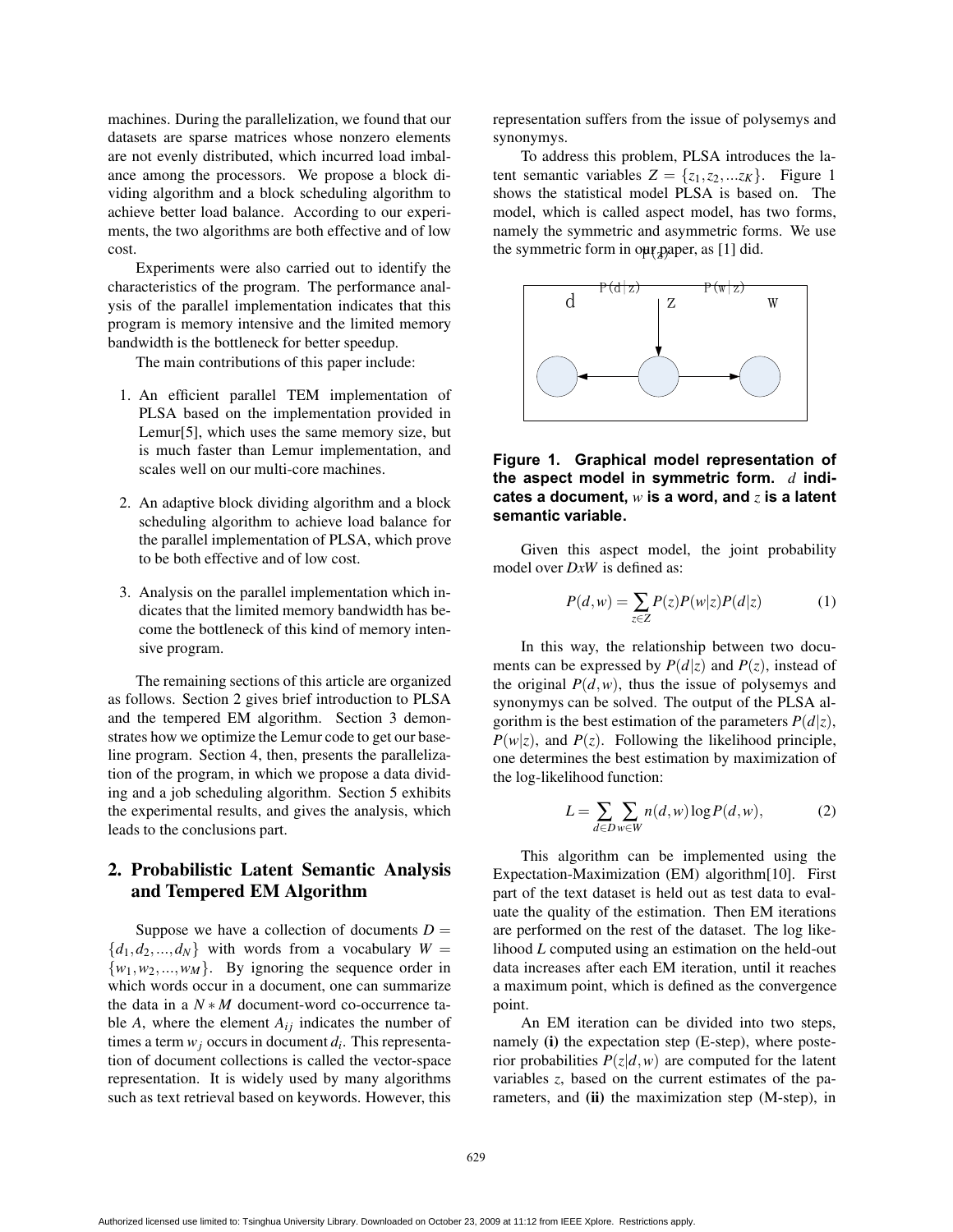which parameters  $P(d|z)$ ,  $P(w|z)$ , and  $P(z)$  are updated for given posterior probabilities computed in the previous E-step.

In other words, the E-step calculates the probability of

$$
P(z|d,w) = \frac{P(z)[P(d|z)P(w|z)]}{\sum_{z'} P(z')[P(d|z')P(w|z')]},
$$
(3)

where  $P(z|d, w)$  is the posterior probability of latent variable *z*, given the occurrence of a term *w* in the document *d*, and the parameters  $P(d|z)$ ,  $P(w|z)$ , and  $P(z)$  are the results of the last EM iteration.

And the M-step updates the parameters by the following equations:

$$
P(w|z) = \frac{\sum_{d} n(d,w)P(z|d,w)}{\sum_{d,w'} n(d,w')P(z|d,w')} \tag{4}
$$

$$
P(d|z) = \frac{\sum_{w} n(d,w)P(z|d,w)}{\sum_{d',w} n(d',w)P(z|d',w)}
$$
(5)

$$
P(z) = \frac{\sum_{d,w} n(d,w)P(z|d,w)}{R}, R = \sum_{d,w} n(d,w) \tag{6}
$$

Tempered EM (TEM) is almost the same as standard EM, but it uses a power β, which should be less or equal to 1, to avoid overfitting. And it calculates  $P(z|d,w)$  as

$$
P_{\beta}(z|d,w) = \frac{P(Z)[P(d|z)P(w|z)]^{\beta}}{\sum_{z'} P(z')[P(d|z')P(w|z')]^{\beta}} \tag{7}
$$

The TEM algorithm can be described as follows:[1]

- 1. Set  $\beta = 1$  and perform EM until the log likelihood of the test data deteriorates
- 2. Decrease  $\beta$  by setting  $\beta = \eta \beta$ , where  $\eta$  is a parameter less than 1
- 3. As long as the log likelihood on test data improves, continue TEM iterations at this value of  $\beta$
- 4. Stop on  $\beta$  if decreasing  $\beta$  does not yield further improvements, otherwise goto step 2

The PLSA algorithm basically starts from randomized *Pz*,  $P(d|z)$  and  $P(w|z)$ , and performs TEM iterations until convergence.

### **3. The Baseline Program**

We start from a simple reference implementation which is provided in the cluster package of Lemur 4.2[5]. In this implementation, the parameters  $P(d|z)$ , and  $P(w|z)$ , and  $P(z)$  are stored in matrices and the common parts  $\sum_{d,w} n(d,w)P(z|d,w)$  in equations 4, 5, 6 are

stored in an array of size *Z* named *denominator*, while the posterior probabilities  $P(z|d, w)$  are calculated when needed.

So the implementation has space complexity of

$$
C_s = O(D * Z + W * Z + Z) = O(D * Z + W * Z),
$$

and time complexity for each Tempered EM (TEM) iteration of

$$
C_t = O(W * D * Z^2 + N * Z^2) = O(W * D * Z^2).
$$

For convenience, we use *D*, *W* and *Z* to denote the number of documents, words, and latent semantic variables. Due to the space limit of the paper, we have to leave out the deduction of the complexity.

As can be seen, the Lemur implementation is inefficient, mainly due to the in-need calculating of  $P(z|d, w)$ . By reorganizing the order of the operations, we managed to reduce the time complexity, while keeping the space complexity unchanged. The time complexity of a TEM iteration in the optimized program is:

$$
C_t' = O(N * Z).
$$

This is actually the number of  $P(z|d, w)$  needed to be calculated in each iteration. So we are not doing any unnecessary calculations.

Apart from the reduction of computational complexity, we also applied other common optimization techniques to the program, such as loop interchange, and loop unrolling. As we are running the program on x86 machines, we also take advantage of SSE instructions to accelerate the program.

| <b>Dataset</b>  | cranmed | 12 1 2 | new3 |
|-----------------|---------|--------|------|
| Lemur           | 136     | 915    | ツワラフ |
| <b>Baseline</b> | 0.195   | 0.537  |      |

**Table 1. Time spent in an TEM iteration on HPC134 in seconds.**

A comparison of the Lemur implementation and the baseline program is presented in Table 1. Experiments were carried out on HPC134 (refer to Table 3 for details). We used three different datasets, with different number of documents and words. As expected, our baseline program is orders of magnitude faster than Lemur, mainly due to reduced complexity.

Authorized licensed use limited to: Tsinghua University Library. Downloaded on October 23, 2009 at 11:12 from IEEE Xplore. Restrictions apply.

 $1$ N is usually orders of magnitude smaller than W\*D.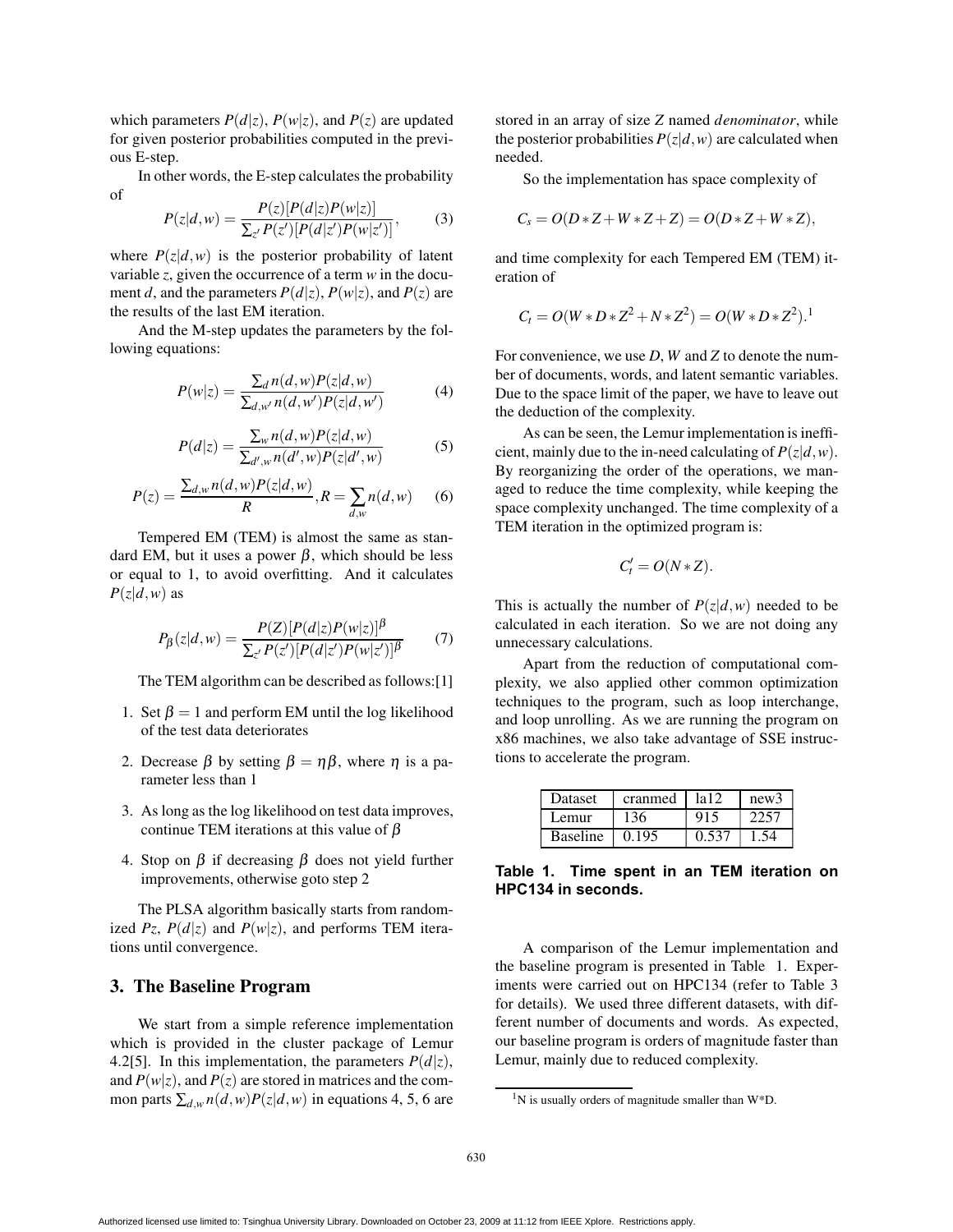#### **4. Parallelization of the Algorithm**

**4.1. Data Race and the Block-dispatching Algorithm**



**Figure 2. A demonstration of how the matrices are accessed when calculating the values of**  $P(z|d,w)$  for a specific  $(d,w)$  pair. A **value** *n*(*d*,*w*) **from the co-occurrence table, and a row in the previous matrices** *p d z prev* **and** *p w z prev* **are read in to produce these values of** *P*(*z*|*d*,*w*)**. These values are then accumulated to the corresponding row in** *p d z current* **and** *p w z current***. The** *p d z* **matrices are rotated in the figure for the convenience of drawing. They are actually stored as** *D* **rows and** *Z* **columns.**

Figure 2 demonstrates how the matrices are accessed in our program. We introduce several new symbols in this figure. The matrices  $p \, d \, z$  and  $p \, w \, z$  store the values of  $P(d|z)$  and  $P(w|z)$ , and the co-occurrence table is named  $n(d, w)$ . *p d z prev* and *p w z prev* store the values produced in the previous TEM iteration, while  $p \, d \, z$  *current* and  $p \, w \, z$  *current* store the current ones. The program basically reads a value in  $n(d, w)$ , and a row in  $p \, d \, z$ -prev and  $p \, w \, z$ -current, uses them to calculate the corresponding  $P(z|d, w)$ , then adds the values to  $p \, d \, z$  *current* and  $p \, w \, z$  *current*. If two processors get two elements of the co-occurrence table in the same row or column, they may write into the same row of *p d z current* or *p w z current* at the same time, thus causing data race.

To avoid data race, we divided the co-occurrence table into *n* columns and *n* rows, and dispatch the blocks to the processors using an algorithm that makes sure no blocks in the same column or row would be processed at the same time. A straightforward approach is to search through all blocks for an available block every time. But this simple approach is too costly in multiprocessing environments. Searching through all blocks is an operation that should be put in a critical section. Considering the complexity of this operation, putting it in a critical section would incur great lock overhead, and thus should be avoided.

Instead of this straightforward algorithm, we implemented an algorithm named TwoForward (TF) which is described below:

- 1. at the begining of the algorithm, put all the blocks in the diagonal into a queue Q
- 2. when a processor P is free, it tests if Q is empty, if not, it pops a block  $B_{i,j}$  from  $Q$ , otherwise the algorithm stops
- 3. P push the block  $B_{(i-1) \mod n, j}$  and  $B_{i,(j+1) \mod n}$ into Q if this won't raise a conflict
- 4. P process the block
- 5. goto 2

This algorithm is lightweight, hence suitable for multi processing environment. Although it cannot exploit all possible chances of parallel processing, it would be sufficiently good if the blocks are well divided. According to our experiments, TF works well with our blocking algorithm described below, and achieves good load balance at relatively low cost.

#### **4.2. Load Balance and the Blocking Strategy**

The co-occurrence tables of our datasets are sparse matrices, meaning that two columns may have different number of nonzero elements. Moreover, two of the datasets we use, *new*3 and *cranmed* as described in the experimental section, are sorted such that most of the nonzero elements are placed on the upper-right corner of the matrix. If we divide the blocks so that they have the same number of rows and columns, the number of nonzero elements they have will differ greatly. For the *new*3 and *cranmed* datasets, the amount may even differ by orders of magnitude.

In order to address this issue, we developed an adaptive blocking strategy called FairDividing (FD). Assuming that the dataset should be divided into *K* ∗*K* blocks, and  $B_{i,j}$  is an arbitrary resulting block whose elements ranges from  $A_{ab}$  to  $A_{cd}$  where  $c \ge a$  and  $d \ge b$ , the FD algorithm divides the blocks so that:

$$
sum_{i=a}^{c} R_i \approx N/K,
$$
  
and 
$$
sum_{j=b}^{d} C_j \approx N/K,
$$

where  $R_i$  is the number of nonzero elements in row *i* of the co-occurrence table,  $C_i$  is the number of nonzero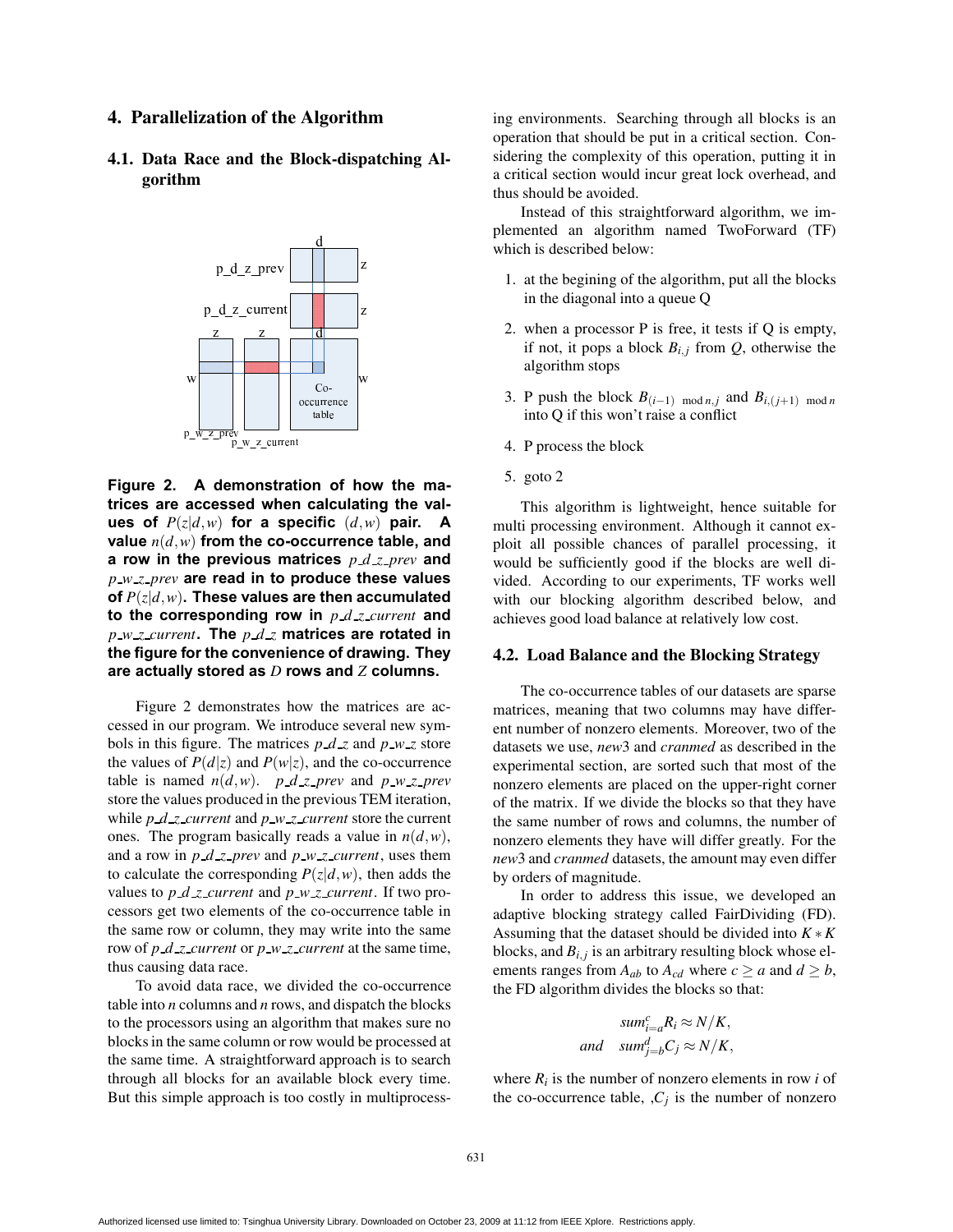elements in column *j*, and *N* is the total number of nonzero elements.

This heuristic algorithm tend to produce smaller blocks where the nonzero elements are densely distributed, while produce larger blocks where the nonzero elements are scarce. Though the algorithm does not guarantee that all the blocks contain the same number of nonzero elements, it is good enough to balance the workloads of the processors, as proved by our experiments.

The number of blocks a co-occurrence table is divided can also affect the performance of the program. Dividing the table into too few blocks would make the load balancing between processors hard, while dividing into too many blocks incurs too much communication. According to our experiments, when running on *n* processors, dividing the table into 2*n* ∗ 2*n* blocks is a balance point between load balance and communication cost.

### **5. Experiment Results**

The datasets used in the experiments are provided by Cluto[9]. We selected three datasets containing different amount of documents. Table 2 shows the information on these datasets.

| Dataset | Documents | Unique | Nonzero  |
|---------|-----------|--------|----------|
|         |           | Words  | Elements |
| cranmed | 2431      | 41681  | 140658   |
| la 12.  | 6279      | 31472  | 939407   |
| new3    | 9558      | 83487  | 2295120  |

**Table 2. Datasets used in the experiments. These three datasets are selected from the Cluto[9] datasets.**

The experiments are conducted on two systems, namely HPC134 and Tulsa. The HPC134 system consists of two Intel quad-core CPUs. Each CPU encapsulates two chips. And each chip contains two processor cores and an L2 cache shared by the two cores. The Tulsa system has four Intel dual-core CPUs, each of which contains two cores sharing L3 cache. Detailed information about the two machines is shown in Table 3.

### **5.1. Effect of the Blocking and Job Scheduling Algorithms**

During the parallelization of the program, we proposed a blocking algorithm and a job scheduling algorithm to achieve load balance. In this section, we con-

|                      | <b>HPC134</b> | Tulsa    |
|----------------------|---------------|----------|
| # of CPUs            | 2             |          |
| cores/CPU            |               | 2        |
| $#$ of cores         |               |          |
| L1 D-cache           | 32KB          | 32KB     |
| L <sub>2</sub> cache | 4MB/2cores    | 2MB      |
| L <sub>3</sub> cache | none          | 16MB/CPU |
| main memory          | 6GB           | 4GB      |

**Table 3. Machines used in the experiments**

duct experiments to show the effect of these two algorithms.

The purpose of the blocking algorithm is to divide the datasets evenly, so that better load balance can be achieved. Table 4 shows the 4∗4 blocking results of the three datasets. We compared our algorithm (FD) with a simple algorithm which divides the blocks to make them have same amount of rows and columns. Note that the nonzero elements in *la*12 are almost evenly distributed in the matrix. As a result, both algorithms perform well on *la*12. We will focus our discussion mainly on *new*3 and *cranmed*.

We can see from Table 4 that the simple algorithm is not able to divide the blocks evenly for datasets *new*3 and *cranmed*. The number of nonzero elements in the blocks differs by orders of magnitude, and some blocks even contain no nonzero elements. Moreover, the simple algorithm tends to put most of the elements in the first row, which makes these blocks unable to be processed in parallel. Even if we apply the "heaviestweighted first", i.e. process the blocks with the most nonzero elements first, there will still be great imbalance, for the blocks in the first row can only be processed by one processor at a time.

On the contrary, our algorithm adapts well to different datasets, and divides them more evenly. All the three datasets are divided into blocks of similar size. Though there is a block with only 944 nonzero element in the dataset *cranmed*, the amount of nonzero elements in the other blocks are nearly the same, with difference less than three times.

As a comparison to our job scheduling algorithm, we implemented a straightforward algorithm, which is called SearchAll (SA). For a processor which is just finished with block  $B_{ab}$ , the SA algorithm will first search through all  $B_{aj}$ ,  $j \in [0, n-1]$  and  $B_{ib}$ ,  $i \in [0, n-1]$  for a block available. If it fails, it will search through all the blocks until it finds an available block or there is no blocks left.

Table 5 presents the effects of the two algorithms on the dataset *new*3, where the dataset is divided into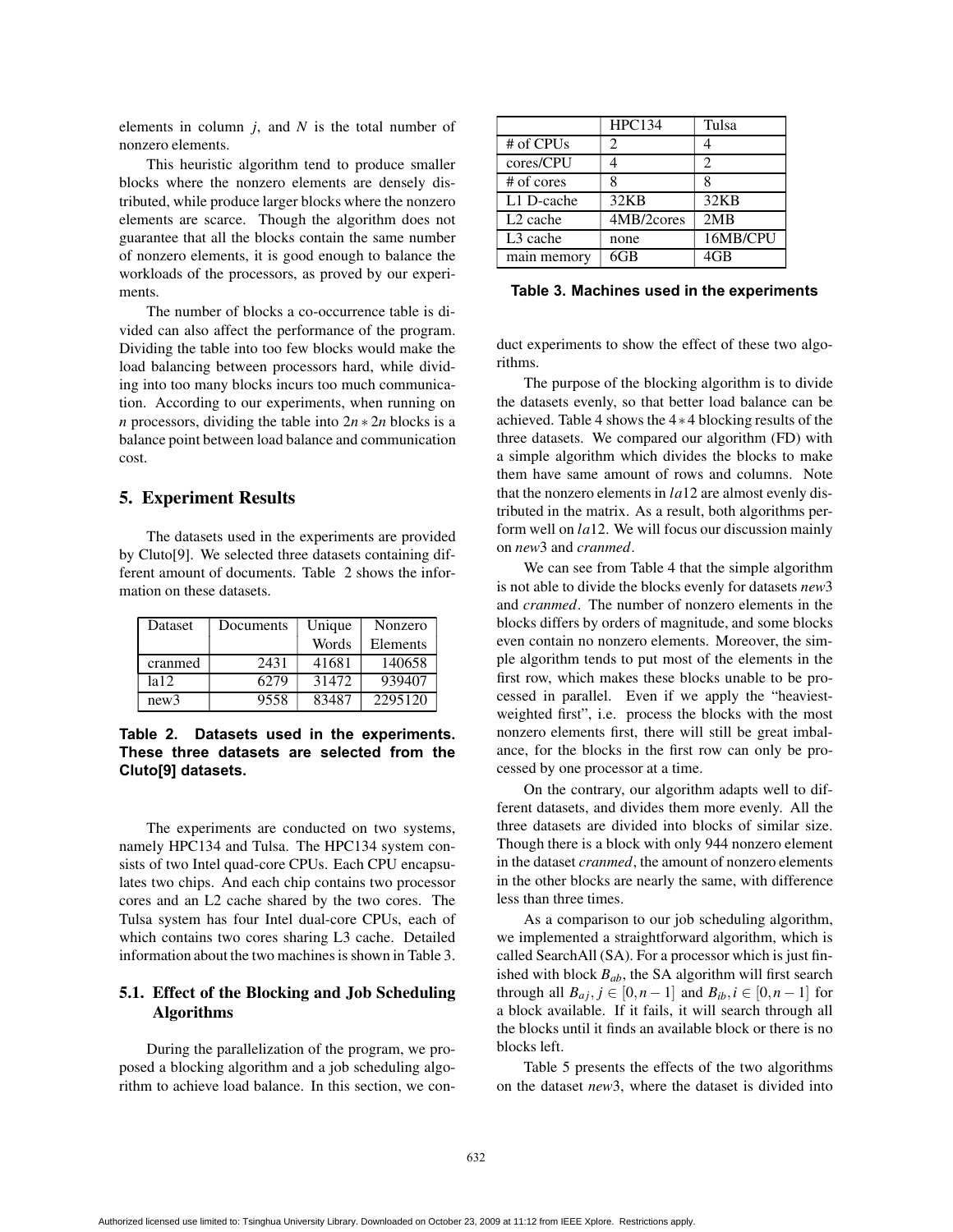|                        | 19770    | 18532  | 18143  | 15790  |
|------------------------|----------|--------|--------|--------|
| cranmed                | 12144    | 6445   | 3665   | 1720   |
| simple                 | 151      | 5497   | 8494   | 4906   |
|                        | 0        | 0      | 1330   | 10001  |
|                        | 8432     | 8397   | 7917   | 6925   |
| cranmed                | 8898     | 8603   | 7842   | 6306   |
| F <sub>D</sub>         | 13399    | 8763   | 5653   | 3832   |
|                        | 944      | 5887   | 10259  | 14531  |
|                        | 59037    | 56566  | 55519  | 56383  |
| 1a12                   | 51535    | 48858  | 48261  | 49159  |
| simple                 | 54799    | 52731  | 51658  | 51658  |
|                        | 53798    | 52398  | 51080  | 52288  |
|                        | 53155    | 52921  | 52708  | 52668  |
| 1a12<br>F <sub>D</sub> | 53599    | 53077  | 53415  | 53684  |
|                        | 53056    | 53045  | 53139  | 52200  |
|                        | 51822    | 52496  | 52216  | 52527  |
| new3<br>simple         | 548428   | 516401 | 440373 | 402650 |
|                        | 21477    | 33193  | 23358  | 14323  |
|                        | 0        | 18037  | 20690  | 10373  |
|                        | $\theta$ | 0      | 5639   | 10859  |
| new3<br><b>FD</b>      | 148261   | 119947 | 121885 | 128855 |
|                        | 136793   | 127450 | 126670 | 128969 |
|                        | 136883   | 130776 | 122117 | 126811 |
|                        | 95165    | 138280 | 145837 | 131102 |

**Table 4. Effect of different blocking algorithms. This table shows the number of nonzero elements in each block when the datasets are divided into 4\*4 blocks using FairDividing and simple algorithms.**

2*n* ∗ 2*n* blocks for *n* processors. TF tot is the total CPU time used in an TEM iteration (i.e., the wall clock time multiplied by number of processors), using our TwoForward (TF) scheduling algorithm; TF ovh is the time spent in executing the algorithm; and TF imb is the imbalance between the processes. The blocking algorithm used is the FD algorithm described above.

From Table 5, we can see that:

- 1. TF algorithm is better than SA in terms of total execution time;
- 2. the overhead of TF is much less than SA, and it grows slower with the number of processors;
- 3. both algorithm exhibits marginal load imbalance, which proves the effectiveness of our blocking algorithm and the block dispatching algorithm.

Another trend worth noticing is that the margin of total execution time between TF and SA is less than the gap in the execution time of the algorithms. The main reason is that SA makes better use of the cache. The TF algorithm tends to visit the blocks along the diagonal, which will incur more cache misses. However, the TF

|        | 1 P    | 2P     | 4P     | 8P     |
|--------|--------|--------|--------|--------|
| TF_tot | 1.1493 | 1.2048 | 1.3430 | 2.0199 |
| TF_ovh | 0.0001 | 0.0002 | 0.0006 | 0.0550 |
| TF_imb | 0.0000 | 0.0531 | 0.0298 | 0.0386 |
| SA_tot | 1.1535 | 1.2474 | 1.4506 | 2.2139 |
| SA_ovh | 0.0002 | 0.0583 | 0.1718 | 0.3983 |
| SA_imb | 0.0000 | 0.0623 | 0.0574 | 0.0391 |

**Table 5. Comparison of two job scheduling algorithms. This table shows the time costs of two job scheduling algorithms, TwoForward and SearchAll, on dataset** *new*3 **in seconds. The "tot" rows show the total time spent in each EM iteration, while "ovh" indicate the time spent executing the algorithm, and "imb" present the imbalance between the processors. 1P, 2P, 4P and 8P stands for 1, 2, 4, and 8 processors.**

algorithm is still better than SA, for the SA algorithm is too heavy-weighted (i.e., the execution of the algorithm is too time-consuming). Therefore, the cost of executing the algorithm easily overwhelms the benefit of higher cache hit ratio.

Figure 3 shows the total wasted time of the FD dividing algorithm and TF block scheduling algorithm, including the overhead of the two algorithms and time wasted for load imbalance, as percentage of the total execution time. As comparison to the FD dividing algorithm, we implemented a "simple" algorithm that divides the blocks so that they have same number of rows and columns. The datasets are divided into  $2n \times 2n$ blocks when *n* processors are used. We use 1P, 2P, 4P and 8P to indicate the number of processors used. We will also use these symbols in the following figures and tables.



**Figure 3. Overhead of the blocking algorithms as percentage of total execution time. 1P, 2P, 4P and 8P indicate the number of processors.**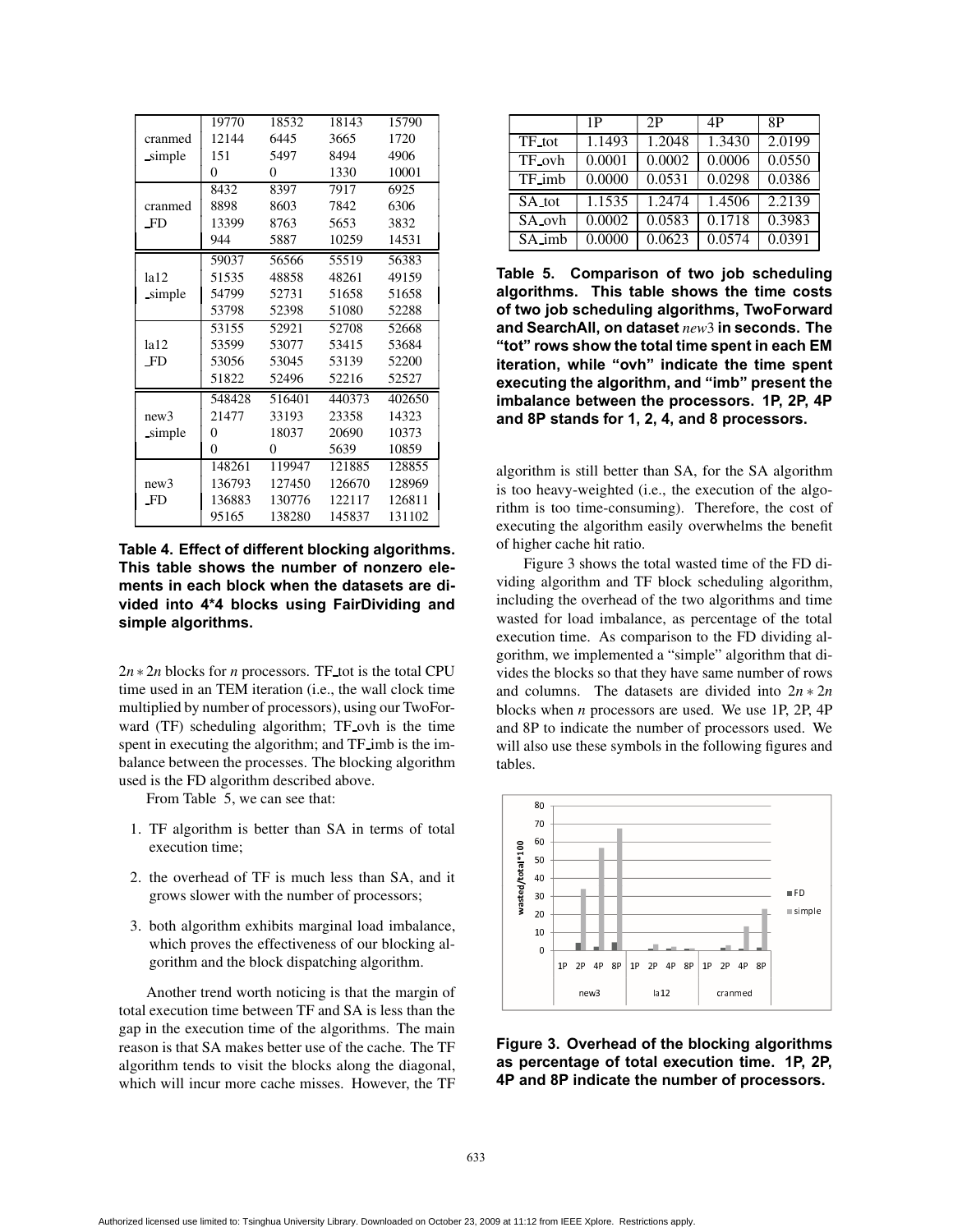From the Figure 3, we can see that when using FD with TF, the wasted time only takes a small fraction of the total time (less than 5%). On the other hand, using "simple" algorithm incurs great performance panalty for poor load balance, and hence much wasted time. In the case of *new*3 with eight processors, the wasted time even takes up more than 65% of the total execution time. However, the wasted time of FD and "simple" on the dataset *la*12 are almost the same. The main reason is that the nonzero elements in *la*12 are nearly evenly distributed across the co-occurrence table.

In conclusion, the FD and TF algorithm have enabled us to achieve good load balance at low cost.

#### **5.2. Speedup and Memory Performance**

In this section, we examine the speedup of the program and its memory characteristics. For the ease of analysis, we divide the datasets into  $16 * 16$  blocks in this experiment.



#### **Figure 4. Speedup of the program on HPC134**

The speedup result on HPC134 system is shown in Figure 4. We can see that the scalability of the program on the HPC134 system is unsatisfactory. Although the speedups from 1*P* to 2*P* are acceptable, those of 4*P* and 8*P* are poor. The major cause for poor speedup is the limited memory bandwidth.

For comparison, we tested the speedup of the program on the Tulsa system. The Tulsa system also has eight cores, but it has much higher memory bandwidth than HPC134. Figure 5 shows the memory bandwidth of the two systems, which is obtained with STREAM[12] compiled using ICC 9.1 and compiler options "-O3 -xW -openmp". STREAM reports four metrics, namely "Copy", "Scale", "Add" and "Triad", the difference between each other being about 10%. The memory bandwidth we present here refers to the result of "Triad", for its memory access pattern is the

most similar to that of our program.



#### **Figure 5. Memory bandwidth of the two systems**

We can see from Figure 5 that the Tulsa system has much higher memory bandwidth than HPC134, and the available bandwidth grows gradually with the number of processors, while that of HPC134 grows little.



#### **Figure 6. Speedup of the program on Tulsa**

Figure 6 shows the speedup on Tulsa. As expected, the speedups on Tulsa are higher than those on HPC134.

To give further insights into the effect of limited memory bandwidth on our program, we used Intel VTune to sample the program and get the memory access related stalls. Figure 7 depicts the breakup of the total execution time into memory related pipeline stalls and other parts. This experiment is performed on the HPC134 system.

As we can see, the pipeline stalls caused by memory access take up a large part of the total CPU cycles, and they grow dramatically with the number of threads. The high stall mem/total ratio of 1*P* indicates that our program is memory-intensive. Although we divided the datasets into blocks which can fit into L2 cache, it is im-